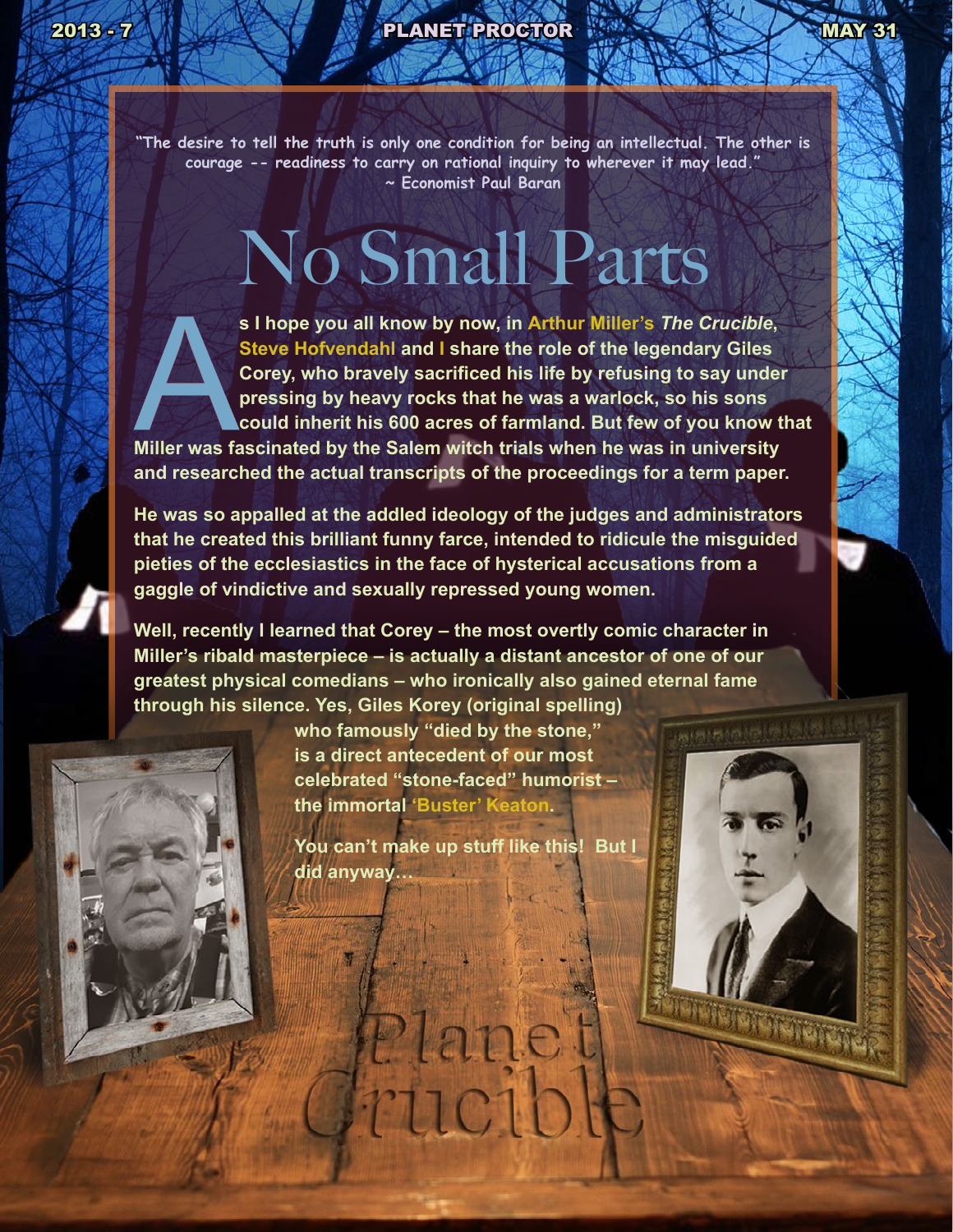#### "What is reality?" ~ **The Firesign Theatre**

# ANTAEUS – COME SEE US

All kidding aside, the reviews for our production of *The Crucible* have been outstanding, even for us. So here are some excerpts to whet your appetite, and we encourage you to come see the show now, before it sells out. We're in a small space that fills up rapidly when we have a hit, not to mention a mega-hit like this. And I've included my personal performance schedule at the end of this Orbit, should you elect to experience my interpretation of the role.

**F. Kathleen Foley** of the *LA Times* kicked off the flood of excellent notices when she wrote, "Shakespearean in dimension and craft, *The Crucible*, Arthur Miller's 1953 play about the Salem witch trials, is inarguably a masterwork. More arguably, it's over-produced. How, then, does a director bring new immediacy to this beloved yet familiar work — Miller's sly denunciation of the McCarthy hearings, cloaked in period garb?



**Get your tickets for The Antaeus Company's 'Crucible' before it sells out. Photo: Karianne Flaathen**

*Crucible* but a sermon, a clarion warning against demagoguery in all its forms? If you feel you know *The Crucible* too well, pay it another visit. You may be surprised to find that in the right hands the play still commands our fascination **–** and our unease."

THROUGHOUT THE 'PLANET,' CLICKING BOLD, DARK RED TYPE OPENS A RELATED INTERNET LINK.

"Violence isn't always evil. What's evil is the infatuation with violence." ~ **Jim Morrison**

#### AND FURTHERMORE

"The new production by The Antaeus Company galvanizes the play with ferocious energy and a wealth of acting talent that instantly makes it one of the best shows of the year," writes **Terry Morgan** in Arts & Entertainment for **Laist. com**. "The characters plead their cases with growing

> passion until, in one amazing scene where the girls on trial begin to scream that they're being attacked by witchcraft, and the courtroom erupts into complete pandemonium, the whole stage is aflame with the holy fury of theatre firing on all cylinders. This production is a righteous blast, my friends. Don't miss it."

> "I commend the entire Antaeus Company for their marvelous production," says **Shari Barrett** at **BroadwayWorld.com**. "I encourage you to put aside everything you think you know about *The Crucible* and see this production."

"And note should be made too of the muchneeded comic relief provided by the quirky duo of **Hofvendahl** and **Proctor** as eternal plaintiff Giles," concludes **Steven Stanley** of **StageSceneLA.com**.

"Learning how to be still, to really be still and let life happen; that stillness becomes a radiance." ~ **Morgan Freeman**

"Leave it to the creative team at

Antaeus. The company's subtly revisionist production of the play, co-directed by **Armin Shimerman** and **Geoffrey Wade**, reinvigorates the language and brings a novel dimension to Miller's well-worn text. The production is double-cast and multiethnic, but for Antaeus that's nothing new… But the boldest innovation is having the performers face dead front for the bulk of the action rather than directly addressing one another.

"It's a risky, even outlandish tack that could have blunted the drama's emotional connections. Yet considering the play's polemical nature, it's brilliant. After all, what is *The* 

### YOU CAN'T WIN

Jack was going to marry to Jill, so his father sat him down for a little fireside chat. "Jack, let me tell you something. On my wedding night in our honeymoon suite, I took off my pants and handed them to your mother and said, 'Here, try these on.' So, she did and said, 'These are too big, I can't wear them.' So I replied: 'Exactly. I wear the pants in this family and always will.' Ever since that night we have never had any problems." **n CONTINUED**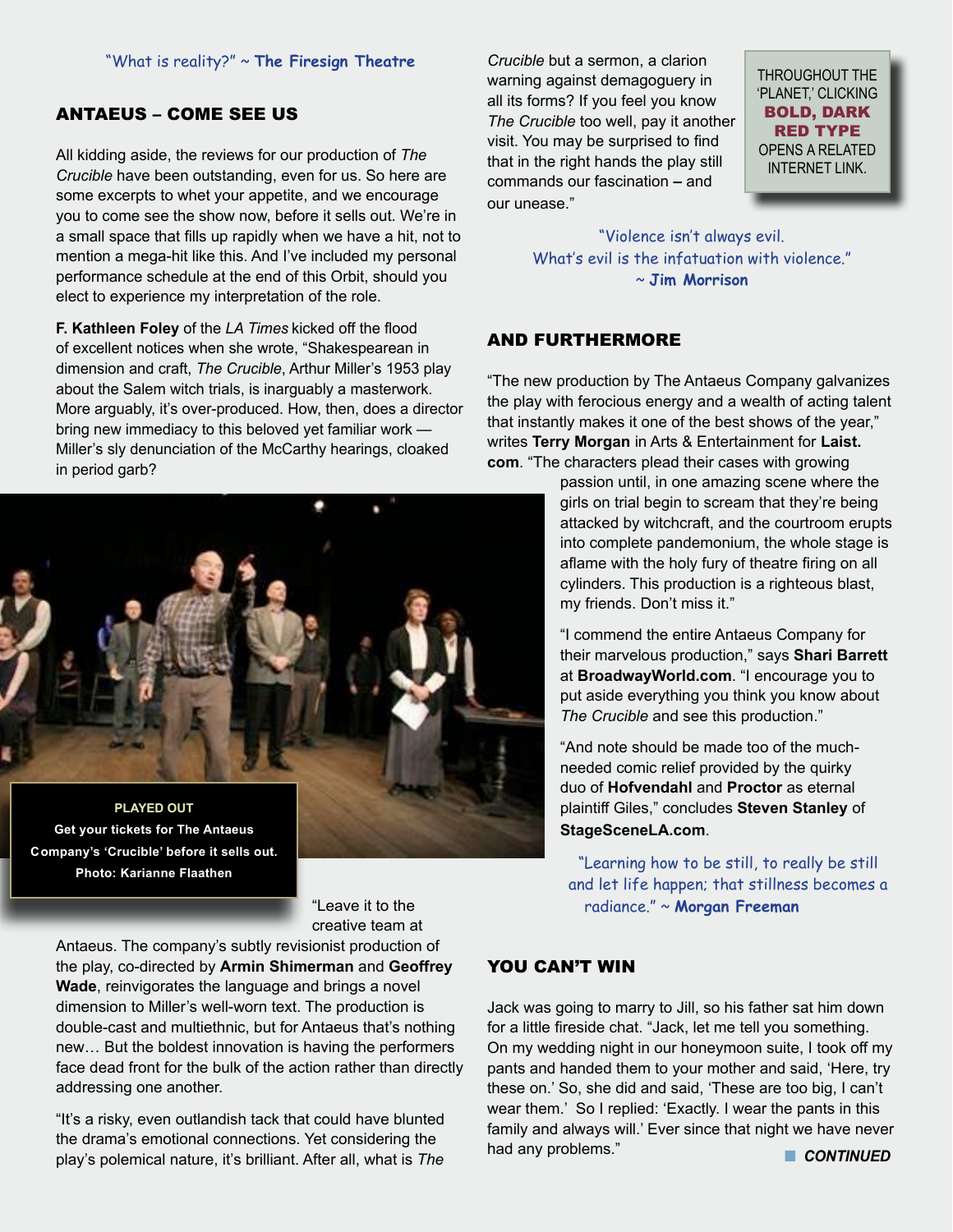Jack thought that might be a good thing to try, so on his honeymoon he took off his pants and said to Jill, "Here try these on." She did and said, "These are too large; they don't fit me." So Jack said: "Exactly. I wear the pants in this family and I always will, and I don't want you to ever forget that."

Then Jill removed *her* pants, handed them to Jack and said: "Here, try on mine." He tried and said, "This is silly. I can't get into your pants."

"Exactly," she said. "And if you don't change your attitude, you never will."

"Why is Bra singular and Panties plural?" ~ **Just asking**

## BIBEMUS!

"Alcohol is a principal cause of automobile accidents, workplace accidents, domestic accidents, domestic abuse, incest, rape, egregious assault and murder," begins **Craig N. Simmons** on his blog site **[Simmbiosis](http://simmbiosis.blogspot.com/2013/05/i-drink-touh-i-forget.html)**. "Cops drink it. Soldiers drink it. Jocks and their sycophants drink it. Our political leaders drink it. Our religious leaders drink it. Our economists drink it and we, the people, drink it.

"Consider our world: the physical USA is a shambles, regions made wastelands, seething toxins, our infrastructure collapsing – like the body of a wino; our economy is a complete disaster, unemployment and escalating and irreducible debt plague us – just like the finances of a drunk; our authorities are angry and violent, prone to crazed outbursts and remarkable cruelty for even the tiniest

perceived slight or challenge – like the besotted asshole in the bar; our nation at war with the world, trying to impress everyone with how tough and cool we are as we stumble all over ourselves swinging wildly at everyone who even looks at us funny – like a teenaged boozehound on a snort.

"Our citizens, afflicted with diminishing memory and personal resources, find themselves lost and confounded by a world spinning out of control around them. We live for the moment waiting for our next drink to wash our horrid daze away: the lush life."

And guess what? A **[national survey just revealed](http://host.madison.com/ct/news/local/data-only-states-have-more-bars-than-wisconsin/html_1a7a0e58-b732-11e2-99a0-001a4bcf887a.html)** that Wisconsin, of all places, ranks third in the nation in both number of bars and bars per capita, with an average of one bar for every 240 residents in one county alone!

No wonder the price of beer is going up even as we wash it down!

To me, Drink Responsibly means Don't Spill It. ~ **Phil's Phunny Phacts**

"The best argument against democracy is a five-minute conversation with the average voter." ~ **Sir Winston Churchill**

#### WHO NOSE?

**Scott Napper**, associate professor of biochemistry at the University of Saskatchewan, says that when children pick their nose and eat it, it's really "snot" a bad thing. Nature pushes us to do different things to our advantage,

and since mucus traps germs to prevent them from entering our body, snarfing beezer burgers trains our immune system by exposing it to imprisoned pathogens.

The professor also wants to conduct a study where a traceable molecule is planted in a subject's snotlocker, allowing half the participants to pick their noses and eat it while the other half abstains.

"I think the challenge would be getting volunteers to participate in this experiment," he says, snorting milk through his own nose.

"Of the world's 7 billion people, 6 billion have mobile phones while only 4.5 billion have toilets." ~ **Phil's Phunny Phacts**

# BIG BABIES

When the teacher asked, "Why are you late?" his student answered, "Class started before I got here." He then said, "John, why are you doing your math multiplication on the floor?" to which he answered, "You told me to do it without using tables." And when Glen was asked, "How do you spell 'crocodile?" he answered: "K-R-O-K-O-D-I-A-L." "That's wrong," said the teacher, and Glen said, "Maybe it's wrong, but you asked me how *I* spell it." He then asked Donald about the chemical formula for water, and Donald responded, "H-I-J-K-L-M-N-O." The puzzled teacher said, "What are you talking about?" So Donald replied, "Yesterday, you said it's H-to-O. "

He took a big breath and continued, **Net CONTINUED** 

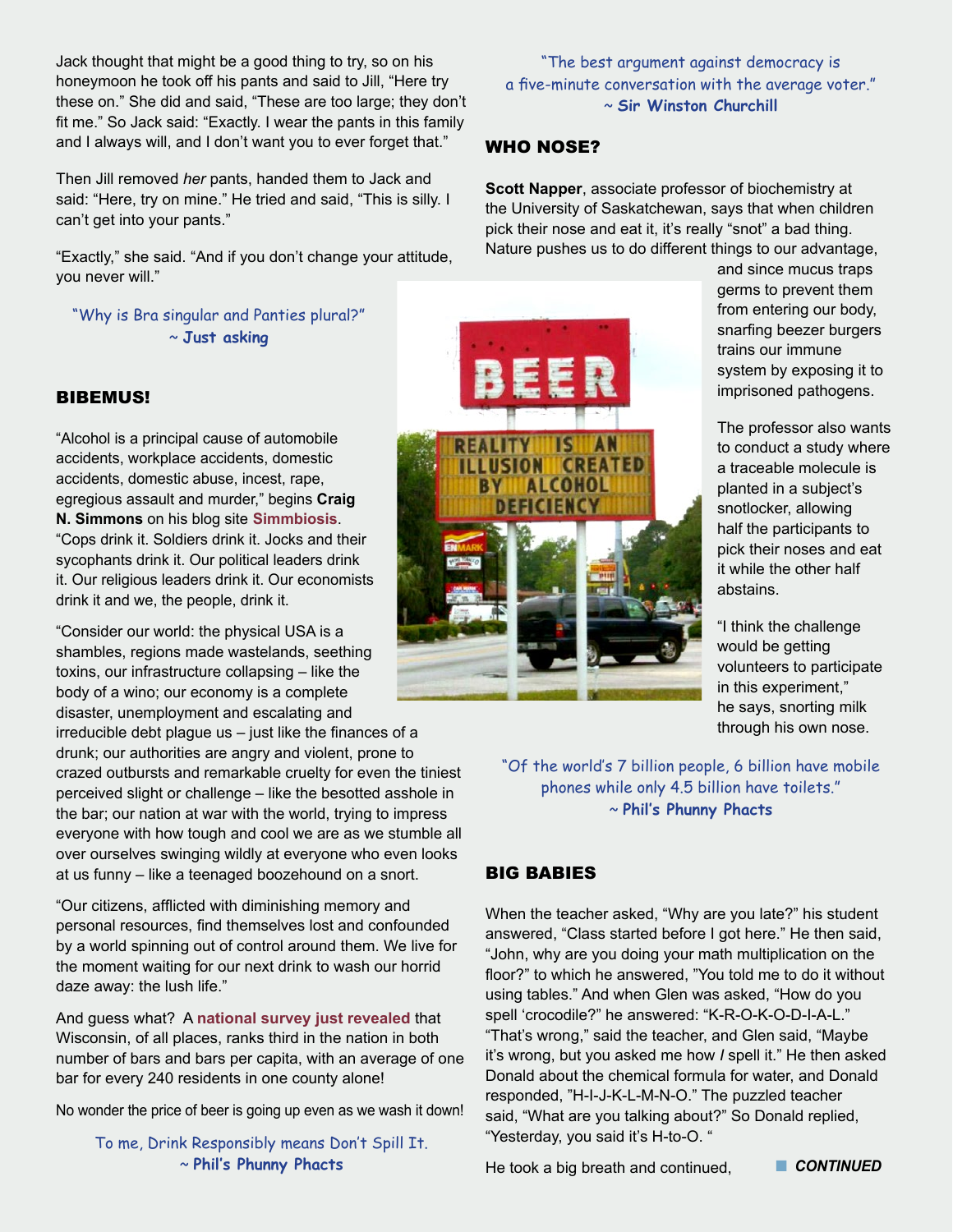"Millie, give me a sentence starting with 'I' and Millie says, "I is," so the teacher retorts, "No, Millie, you must always say, I am." And Millie says, "All right. I am the ninth letter of the alphabet.'"

He shifted his questioning to history and said, "George Washington not only chopped down his father's cherry tree, but also admitted it. Now, Louie, do you know why his father didn't punish him?" Louis answered, "Because George still had the axe in his hand?" Then, he asked Clyde, "Your composition on My Dog is exactly the same as your brother's. Did you copy his?" And Clyde says, "No, sir, it's the same dog."

And finally, trying to regain control, he asks Harold, "What do you call a person who keeps on talking when people are no longer interested?" And Harold says – "A teacher."

"If women are so bloody perfect at multitasking, how come they can't have a headache and sex at the same time?" ~ **Billy Connolly**

# MAKE A DATE WITH ME

Here is a rundown of my appearances. You can make reservations and purchase tickets at **[www.Antaeus.org](http://www.Antaeus.org)**, or discounts through Goldstar and the LA Theatre Alliance:

Fri 5/31 @ 8:00, Sat 6/1 @ 2:00, Sun 6/2 @ 2:00, Thu 6/6 @ 8:00, Sat 6/8 @ 8:00, Thu 6/13 @ 8:00, Sat 6/15 @ 2:00, Sun  $6/16$  @ 2:00 – (we are away this weekend for the **Kansas City HearNow Audio Festival**) -- Fri 6/28 @ 8:00, Sat 6/29 @ 2:00, Sun 6/30 @ 2:00, Fri 7/5 @ 8:00, Sat 7/6 @ 2:00 and @ 8:00, Sun 7/8 @ 2:00.

A possible extension may occur though July 21, adding Wednesday and Sunday evening shows, but come see us now to be sure...

"The statistics on sanity is that one out of every four persons are suffering from some sort of mental illness. Think of your three best friends – if they're okay, then it's you." ~ **Phil's Phunny Phacts**

# PRETZELS AND NUTS

A Russian and Ole, a Swedish wrestler, were set to square off for the Olympic Gold Medal. Before the final match, the coach came to Ole and said, "Now, don't forget all the



research we've done on this Russian. He's never lost a match because of this 'pretzel' hold he has, so whatever you do, do not let him get you in that hold! If he does, you're finished."

As the match started, Ole and the Russian circled each other several times, looking for an opening. All of a sudden, the Russian lunged forward, grabbing Ole and wrapping him up in the dreaded pretzel hold. A sigh of disappointment arose from the crowd and the coach buried his face in his hands, for he knew all was lost. He couldn't watch the inevitable happen.

Suddenly, there was a scream, then a cheer from the crowd and the coach raised his eyes just in time to watch the Russian go flying up in the air. His back hit the mat with a thud and Ole collapsed on top of him making the pin and winning the match. The crowd went crazy. The coach was astounded. When he finally got his wrestler alone, he asked, "How did you ever get out of that hold? No one has ever done it before!"

Ole answered, "Vell, I vas ready to give up ven he got me